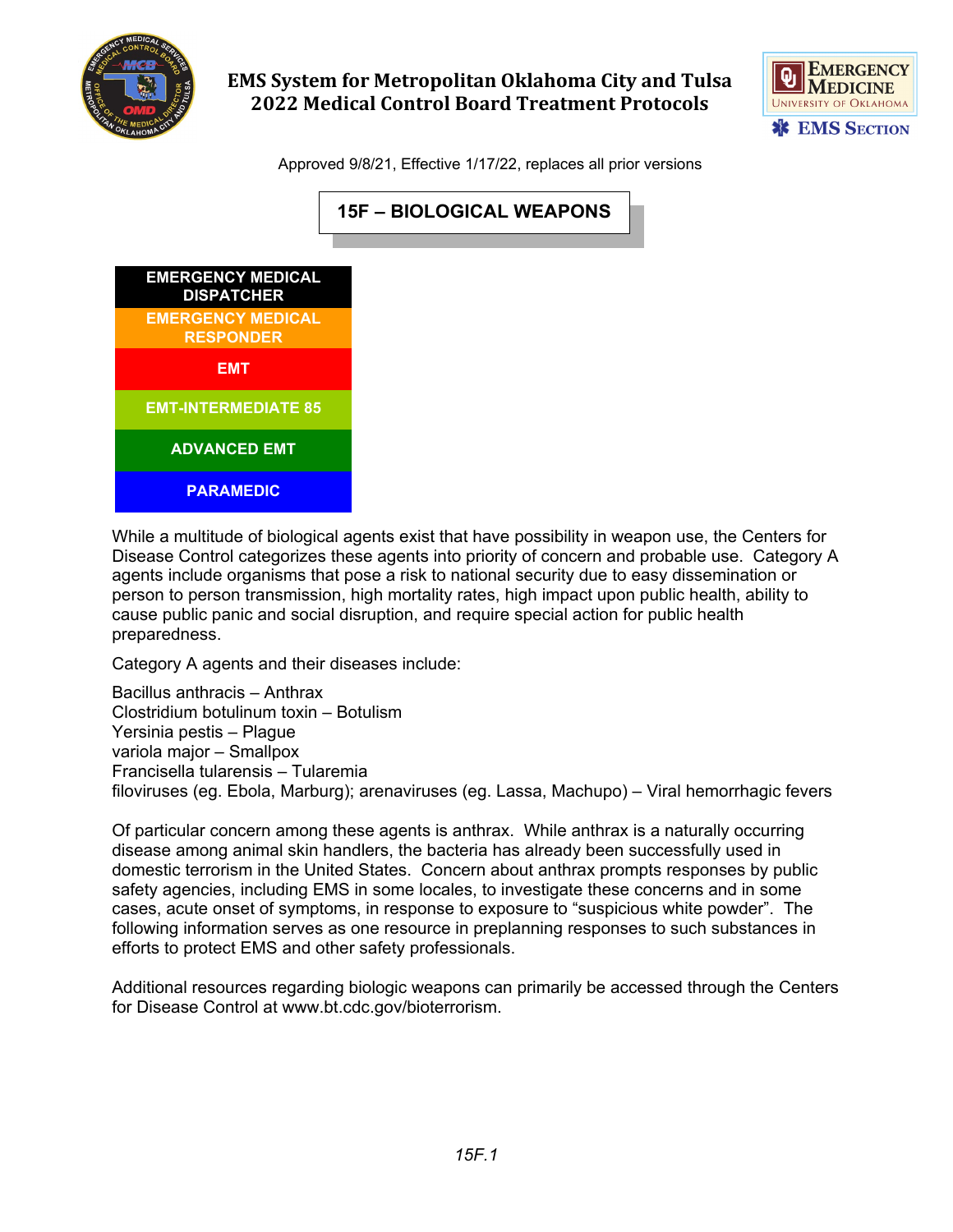

## **EMS System for Metropolitan Oklahoma City and Tulsa 2022 Medical Control Board Treatment Protocols**



Approved 9/8/21, Effective 1/17/22, replaces all prior versions

### **PROTOCOL 15F: Biological Weapons, cont.**

Suspicious Powder Response Model Procedure – Follow Local HazMat Directives

#### Definitions:

Isolation Perimeter – The designated crowd control line surrounding the Hazard Control Zones. The isolation perimeter is always the line between the general public and the Cold Zone.

Field Test – A procedure that will be determined by on-scene FD Hazmat and PD personnel to check the presence of radiological, biological, chemical, and volatility (flammability) in or around a package.

ID Test – FD procedure to obtain information to identify a specific substance (i.e., salt, sugar, flour, etc) or chemical compound. Testing to identify a substance is more geared toward dry product or liquids without water content. The test signature of water overrides/masks the graph spikes preventing identification.

#### Procedures:

The following actions should be taken at incidents involving a package suspicious for anthrax:

- 1. Once law enforcement (LE) arrives on scene and decides that FD is needed, HazMat resource mobilization should be considered.
- 2. If the first arriving FD company is not a Hazmat Unit and receives information that the incident may be a potential chemical or biological threat, the OIC should:
	- a. Not make entry or attempt to mitigate the incident
	- b. Establish an isolation perimeter of at least 100 feet
	- *c.* Should keep all citizens on the outside of the isolation perimeter
	- d. Call for the Hazmat Team
	- e. Wait upwind until arrival of Hazmat Team
	- f. Operate in a support role for the Hazmat Team upon their arrival
- 3. The Hazardous Materials Team OIC will be either Command or Hazmat Branch as appropriate.